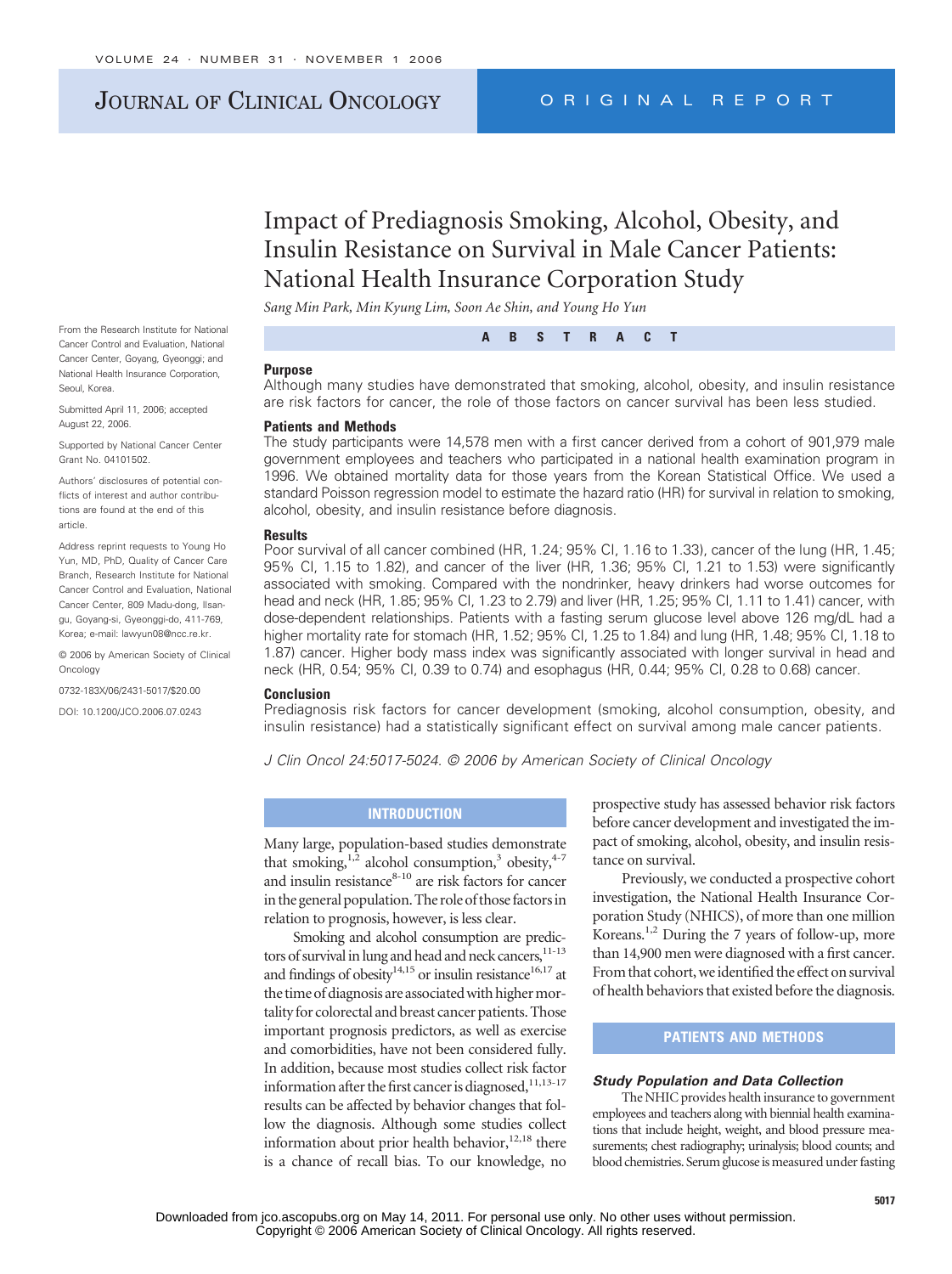conditions using clinical laboratories with standard quality assurance and control protocols in place. A single measurement of fasting serum glucose made for clinical purposes is used as a diagnostic standard and matchesWHO recommendations.19 In addition, a self-administered questionnaire collects information regarding medical history, current health status, family history, tobacco and alcohol use, dietary preferences, and leisure-time physical activity (frequency and duration).

We classified participants as current, former, or never smokers on the basis of their response to the following question on the 1996 baseline questionnaire: "Do you smoke cigarettes now?" (yes/had smoked but quit/never). We used body mass index (BMI), calculated as kilograms per square meter at enrollment, as a measure of relative body fat and divided the cohort into three BMI groups according to the classification proposed by WHO for the Western Pacific region.<sup>20</sup>

The study participants were derived from 901,979 men 20 years or older who participated in the national health examination program staring in 1996 and were in the NHICS cohort.<sup>1,2</sup> We restricted our analysis to men because

| <b>Table 1.</b> Baseline Characteristics of the Study Population ( $N = 14,578$ )        |                                         |                                      |                                         |                                      |  |  |  |  |  |  |
|------------------------------------------------------------------------------------------|-----------------------------------------|--------------------------------------|-----------------------------------------|--------------------------------------|--|--|--|--|--|--|
|                                                                                          |                                         | Alive                                | Dead                                    |                                      |  |  |  |  |  |  |
| Characteristic                                                                           | No.                                     | $\%$                                 | No.                                     | $\%$                                 |  |  |  |  |  |  |
| Age, years<br>$\leq 49$<br>50-59<br>$\geq 60$                                            | 3,143<br>3,145<br>1,019                 | 43.0<br>43.0<br>14.0                 | 2,515<br>3,647<br>1,109                 | 34.6<br>50.2<br>15.2                 |  |  |  |  |  |  |
| Place of residence<br>Metropolitan area<br>City<br>Country<br>.Job                       | 3,304<br>2,524<br>1,479                 | 45.2<br>34.5<br>20.2                 | 3,307<br>2,421<br>1,543                 | 45.5<br>33.3<br>21.2                 |  |  |  |  |  |  |
| White collar<br>Blue collar                                                              | 1,511<br>5,796                          | 20.7<br>79.3                         | 1,446<br>5,825                          | 19.9<br>80.1                         |  |  |  |  |  |  |
| Smoking status<br>Never<br>Former<br>Current                                             | 1,397<br>1,296<br>4,452                 | 19.6<br>18.1<br>62.3                 | 1,169<br>1,146<br>4,761                 | 16.5<br>16.2<br>67.3                 |  |  |  |  |  |  |
| Body mass index, kg/m <sup>2</sup><br>< 23<br>23-24.9<br>25-29.9<br>$\geq 30$            | 2,888<br>2,175<br>2,144<br>98           | 39.5<br>29.8<br>29.4<br>1.3          | 3,168<br>2,048<br>1,944<br>111          | 43.6<br>28.2<br>26.7<br>1.5          |  |  |  |  |  |  |
| Physical activity<br>Low<br>Moderate<br>High                                             | 4,328<br>2,328<br>530                   | 60.2<br>32.4<br>7.38                 | 4,437<br>2,129<br>528                   | 60.6<br>30.0<br>7.4                  |  |  |  |  |  |  |
| Alcohol consumption, g/wk<br>0<br>< 51.8<br>51.9-124.1<br>124.2-289.7<br>$\geq 289.8$    | 1,243<br>1,196<br>1,858<br>2,074<br>768 | 17.4<br>16.8<br>26.0<br>19.1<br>10.8 | 1,310<br>1,075<br>1,677<br>2,121<br>836 | 18.7<br>15.3<br>23.9<br>30.2<br>11.9 |  |  |  |  |  |  |
| Fasting serum glucose<br>level, mg/dL<br>< 110<br>110-125<br>126-139<br>$\geq 140$       | 6,191<br>599<br>145<br>350              | 85.0<br>8.2<br>2.0<br>4.8            | 5,882<br>627<br>179<br>549              | 81.3<br>8.6<br>2.5<br>7.6            |  |  |  |  |  |  |
| Comorbidity<br>Hypertension<br>Heart disease<br>Liver disease<br>Cerebrovascular disease | 1,278<br>254<br>355<br>79               | 17.5<br>3.5<br>4.9<br>1.1            | 1,495<br>354<br>602<br>52               | 20.6<br>4.9<br>8.3<br>0.7            |  |  |  |  |  |  |

the women were generally younger and the number with cancer was too small for analysis.

The Korean Central Cancer Registry is a nationwide hospital-based system that includes 94% of the country's university hospitals and 96% of the resident training hospitals; it covers at least 90% of the newly diagnosed malignancies in Korea.<sup>21</sup> Using the Korean Central Cancer Registry, we identified 14,996 men who were diagnosed with a first cancer from 1996 to 2002. We excluded patients who were diagnosed with multiple primary cancer  $(n = 418)$ , and this left 14,578 patients in the study. We gathered 1996 to 2004 mortality data by linkage to the National Statistical Office. We observed participants until December 31, 2004. During the 9-year follow-up period of 44,171.34 person-years, we identified 7,271 deceased patients.

#### *Statistical Methods*

The person-years at risk accumulated for each patient were calculated from the date of diagnosis of the first primary cancer to the date of death or December 31, 2004, whichever came first.

We used a standard Poisson regression model to calculate the ageadjusted mortality rate for each category of variable and to estimate the hazard ratio (HR) for death in relation to smoking history, alcohol intake, and insulin resistance before the first primary tumor. For multivariate analyses, we used the following categories: smoking status (current, former, or never smoker); alcohol consumption  $(0, 1 \text{ to } 124.1) \ge 124.2 \text{ g/wk}$ ; BMI  $(< 23, 23 \text{ to } 24.9)$ ,  $\geq$  25 kg/m<sup>2</sup>); fasting glucose level (< 110, 110 to 125,  $\geq$  126 mg/dL); physical activity as low (active four times/wk,  $\leq$  30 minutes each time), moderate (active  $>$  five times/wk,  $<$  30 minutes each time or active  $>$  two times/wk,  $>$  30 minutes each time), or high (active  $>$  five times/wk,  $>$  30 minutes each time); cholesterol level ( $<$  200, 201-239,  $\geq$  240 mg/dL); and food preference (vegetables, mixed, meat), adjusting for age or other variables. We tested for linear trends by testing the significance of the term in a likelihood ratio test.

All statistical tests were two sided and performed with SAS statistical package version 8.1 (SAS Institute Inc, Cary, NC). We considered  $P < .05$ statistically significant.

## **RESULTS**

The mean age of the 14,578 participants was 50.8 years. Table 1 shows the baseline characteristics of the subjects. The mean duration of follow-up was 3.03 years (maximum, 6.8 years). There were 7,271 deaths, of which only 421 (5.8%) were not related to cancer (Table 2).

| Table 2. Distribution of Primary Cancer Site in Study Participants and<br>Cause of Death |                    |                  |                   |                |                                            |  |  |  |  |
|------------------------------------------------------------------------------------------|--------------------|------------------|-------------------|----------------|--------------------------------------------|--|--|--|--|
|                                                                                          |                    |                  | Cause of<br>Death |                | Median<br>Follow-Up<br>Duration<br>(years) |  |  |  |  |
| Site                                                                                     | No. of<br>Patients | No. of<br>Deaths | Cancer            | Other          |                                            |  |  |  |  |
| All                                                                                      | 14,578             | 7,271            | 6,801             | 421            | 3.03                                       |  |  |  |  |
| Head and neck                                                                            | 580                | 270              | 256               | 11             | 3.32                                       |  |  |  |  |
| Esophagus                                                                                | 272                | 200              | 195               | $\overline{4}$ | 2.05                                       |  |  |  |  |
| Stomach                                                                                  | 3,979              | 1,502            | 1,414             | 69             | 3.54                                       |  |  |  |  |
| Lung                                                                                     | 1,548              | 1,179            | 1,124             | 53             | 1.87                                       |  |  |  |  |
| Colorectal                                                                               | 1.882              | 555              | 524               | 23             | 3.78                                       |  |  |  |  |
| Liver                                                                                    | 2,815              | 2,171            | 2,013             | 155            | 1.89                                       |  |  |  |  |
| Pancreas                                                                                 | 348                | 307              | 293               | 14             | 1.15                                       |  |  |  |  |
| Kidney                                                                                   | 421                | 97               | 91                | 5              | 4.14                                       |  |  |  |  |
| Bladder                                                                                  | 432                | 53               | 43                | 9              | 4.69                                       |  |  |  |  |
| Prostate                                                                                 | 256                | 54               | 51                | 1              | 3.86                                       |  |  |  |  |

**5018** JOURNAL OF CLINICAL ONCOLOGY

Downloaded from jco.ascopubs.org on May 14, 2011. For personal use only. No other uses without permission. Copyright © 2006 American Society of Clinical Oncology. All rights reserved.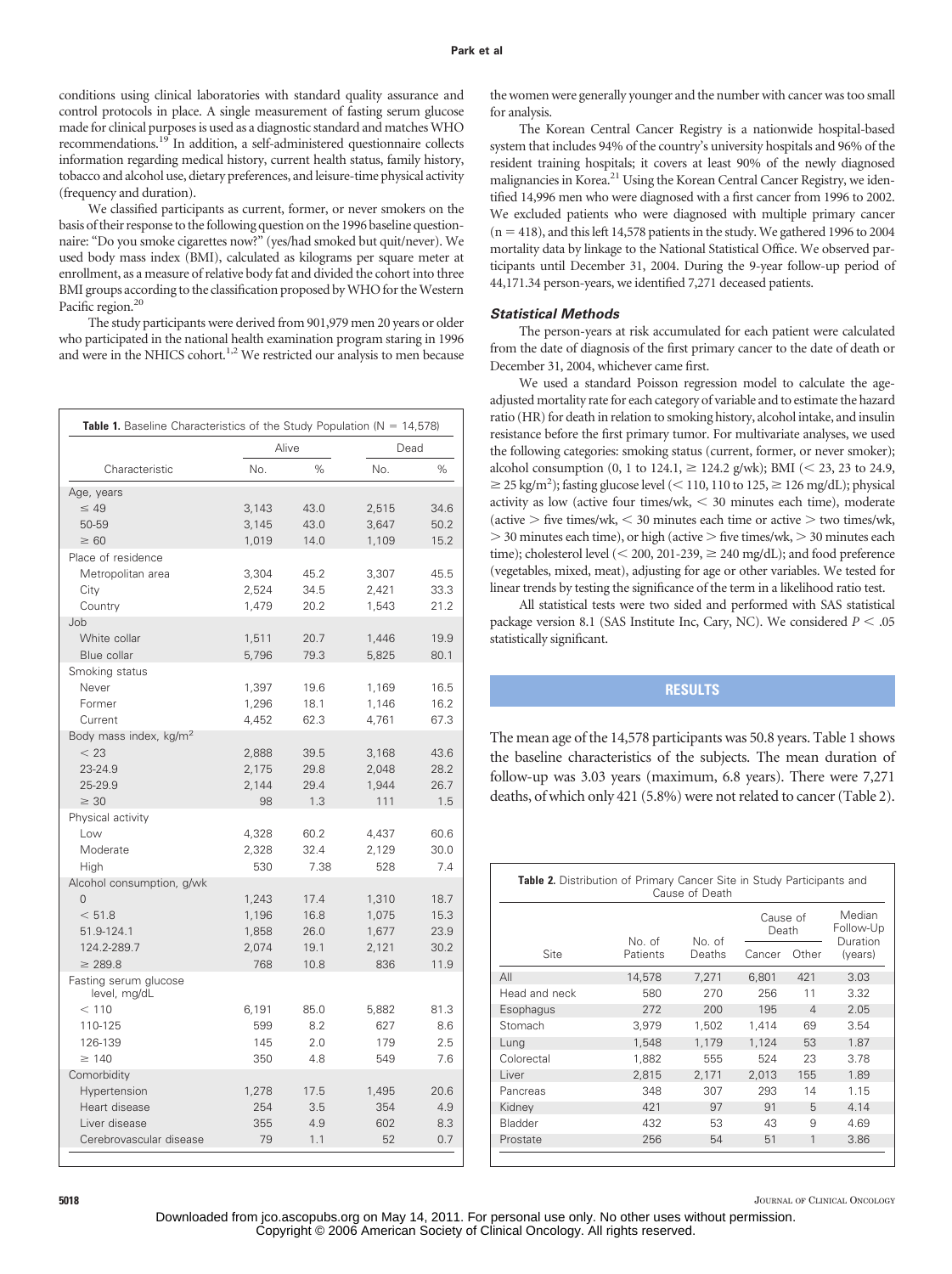## *Smoking and Prognosis*

Age- and multivariate-adjusted analyses showed significant relationships between smoking amount before the first cancer diagnosis and poor prognosis for all cancer combined (HR, 1.31; 95% CI, 1.21 to 1.42) and for cancer of the lung (HR, 1.40; 95% CI, 1.09 to 1.78), liver (HR, 1.48; 95%CI, 1.25 to 1.76), and pancreas (HR, 1.75; 95%CI, 1.12 to 2.73; Table 3). In stomach cancer patients, those with prediagnosis smoking history had better survival than nonsmokers in multivariateadjusted analyses (HR, 0.83; 95% CI, 0.72 to 0.95).

## *Alcohol Consumption and Prognosis*

Table 4 lists the estimated HR of death and 95% CIs by alcohol consumption. Compared with the nondrinker, patients who reported drinking at least 124.2 g alcohol per day had a significantly elevated death rate for head and neck (HR, 1.85; 95% CI, 1.23 to 2.79) and liver (HR, 1.25; 95% CI, 1.11 to 1.41) cancer, and multivariate analysis showed a dose-dependent relationship (Table 4). For patients with esophageal cancer, multivariate analysis revealed a significant trend of worse survival associated with amount of alcohol consumed ( $P < .001$  for trend).

## *BMI and Prognosis*

Compared with the reference category ( $BMI < 23$  kg/m<sup>2</sup>), patients with BMI  $\geq$  25 kg/m<sup>2</sup> had significantly better survival in head and neck (HR, 0.54; 95% CI, 0.39 to 0.74) and esophageal (HR, 0.44; 95% CI, 0.28 to 0.68) cancer and all cancer combined (HR, 0.90; 95% CI, 0.85 to 0.96), and multivariate analysis showed an inverse dosedependent relationship (Table 5).

## *Fasting Serum Glucose Level and Prognosis*

Cancer patients with the highest fasting serum glucose levels had a 38% higher risk of death than those with normal fasting serum glucose levels, even after statistical control of confounding factors.

In multivariate analysis, we observed positive linear trends for the relationship between fasting serum glucose level and mortality for head and neck (HR, 1.55; 95% CI, 0.99 to 2.42;  $P <$  .044 for trend), stomach (HR, 1.52; 95% CI, 1.25 to 1.84;  $P < .001$  for trend), and lung cancer (HR, 1.48; 95% CI, 1.18 to 1.87; *P* - .001 for trend; Table 6).

When we repeated Poisson regression analysis to study the effects of smoking, alcohol, BMI, and insulin resistance on cancer-specific mortality, the results were similar to those for overall mortality.

| <b>Table 3.</b> HR for Mortality by Prediagnosis Cigarette Smoking in Male Cancer Survivors |                  |            |                  |               |                              |                  |                       |                              |                  |                                |                              |                  |              |                              |                  |
|---------------------------------------------------------------------------------------------|------------------|------------|------------------|---------------|------------------------------|------------------|-----------------------|------------------------------|------------------|--------------------------------|------------------------------|------------------|--------------|------------------------------|------------------|
|                                                                                             |                  |            |                  |               |                              |                  |                       |                              |                  | Pack-Years for Current Smokers |                              |                  |              |                              |                  |
|                                                                                             | Never<br>Smoker  |            |                  | Former Smoker |                              |                  | <b>Current Smoker</b> |                              |                  | < 20                           |                              | $\geq 20$        |              |                              |                  |
| Site of Primary<br>Cancer                                                                   | No. of<br>Deaths | <b>HR</b>  | No. of<br>Deaths | <b>HR</b>     | 95% CI                       | No. of<br>Deaths | <b>HR</b>             | 95% CI                       | No. of<br>Deaths | <b>HR</b>                      | 95% CI                       | No. of<br>Deaths | <b>HR</b>    | 95% CI                       | $P$ for<br>Trend |
| All                                                                                         | 1.169            |            | 1,146            |               |                              | 4,761            |                       |                              | 2.681            |                                |                              | 1,326            |              |                              |                  |
| Age aHR                                                                                     |                  | 1.0        |                  | 1.00          | 0.92 to 1.09                 |                  | 1.25                  | 1.17 to 1.33                 |                  | 1.25                           | 1.17 to 1.34                 |                  | 1.34         | 1.23 to 1.45                 | < 0.001          |
| Multivariate HR*                                                                            |                  | 1.0        |                  | 1.01          | 0.93 to 1.10                 |                  | 1.24                  | 1.16 to 1.33                 |                  | 1.26                           | 1.17 to 1.36                 |                  |              | 1.31 1.21 to 1.42            | < .001           |
| Head and neck                                                                               | 16               |            | 30               |               |                              | 219              |                       |                              | 115              |                                |                              | 75               |              |                              |                  |
| Age aHR                                                                                     |                  | 1.0        |                  | 1.53          | 0.93 to 2.51                 |                  | 2.01                  | 1.33 to 3.06                 |                  | 2.08                           | 1.35 to 3.22                 |                  | 2.12         | 1.34 to 3.34                 | < 0.001          |
| Multivariate HR                                                                             |                  | 1.0        |                  | 1.18          | 0.71 to 1.95                 |                  | 1.52                  | 0.99 to 2.34                 |                  | 1.63                           | 1.04 to 2.55                 |                  | 1.51         | 0.94 to 2.43                 | .030             |
| Esophagus                                                                                   | 12               |            | 20               |               |                              | 166              |                       |                              | 86               |                                |                              | 56               |              |                              |                  |
| Age aHR<br>Multivariate HR                                                                  |                  | 1.0<br>1.0 |                  | 0.97<br>0.73  | 0.47 to 1.99<br>0.35 to 1.52 |                  | 1.67<br>1.17          | 0.93 to 3.00<br>0.64 to 2.15 |                  | 1.86<br>1.29                   | 1.01 to 3.42<br>0.68 to 2.45 |                  | 1.58<br>1.20 | 0.84 to 2.95<br>0.63 to 2.32 | .033<br>.146     |
| Stomach                                                                                     | 262              |            | 249              |               |                              | 955              |                       |                              | 559              |                                |                              | 226              |              |                              |                  |
| Age aHR                                                                                     |                  | 1.0        |                  | 0.78          | 0.65 to 0.92                 |                  | 0.88                  | 0.76 to 1.00                 |                  | 0.90                           | 0.77 to 1.04                 |                  | 0.85         | 0.71 to 1.02                 | .294             |
| Multivariate HR                                                                             |                  | 1.0        |                  | 0.75          | 0.63 to 0.90                 |                  | 0.83                  | 0.72 to 0.95                 |                  | 0.85                           | 0.73 to 1.00                 |                  | 0.77         | 0.64 to 0.93                 | .048             |
| Lung                                                                                        | 88               |            | 165              |               |                              | 895              |                       |                              | 427              |                                |                              | 380              |              |                              |                  |
| Age aHR                                                                                     |                  | 1.0        |                  | 1.28          | 0.99 to 1.66                 |                  | 1.44                  | 1.16 to 1.80                 |                  | 1.48                           | 1.17 to 1.87                 |                  | 1.42         | 1.12 to 1.79                 | .004             |
| Multivariate HR                                                                             |                  | 1.0        |                  | 1.34          | 1.02 to 1.76                 |                  | 1.46                  | 1.16 to 1.83                 |                  | 1.53                           | 1.20 to 1.95                 |                  | 1.40         | 1.09 to 1.78                 | .024             |
| Colorectal                                                                                  | 141              |            | 94               |               |                              | 303              |                       |                              | 165              |                                |                              | 82               |              |                              |                  |
| Age aHR                                                                                     |                  | 1.0        |                  | 0.68          | 0.52 to 0.88                 |                  | 0.93                  | 0.76 to 1.13                 |                  | 0.92                           | 0.73 to 1.15                 |                  | 1.08         | 0.82 to 1.43                 | .470             |
| Multivariate HR                                                                             |                  | 1.0        |                  | 0.67          | 0.51 to 0.88                 |                  | 0.94                  | 0.77 to 1.16                 |                  | 0.96                           | 0.76 to 1.22                 |                  | 1.13         | 0.84 to 1.50                 | .268             |
| Liver                                                                                       | 372              |            | 357              |               |                              | 1.387            |                       |                              | 830              |                                |                              | 282              |              |                              |                  |
| Age aHR                                                                                     |                  | 1.0        |                  | 1.20          | 1.03 to 1.38                 |                  | 1.43                  | 1.27 to 1.60                 |                  | 1.43                           | 1.27 to 1.62                 |                  | 1.62         | 1.39 to 1.90                 | < 0.001          |
| Multivariate HR                                                                             |                  | 1.0        |                  | 1.14          | 0.98 to 1.33                 |                  | 1.33                  | 1.18 to 1.50                 |                  | 1.33                           | 1.17 to 1.52                 |                  | 1.48         | 1.25 to 1.76                 | < 0.001          |
| Pancreas                                                                                    | 44               |            | 54               |               |                              | 196              |                       |                              | 111              |                                |                              | 54               |              |                              |                  |
| Age aHR                                                                                     |                  | 1.0        |                  | 1.20          | 0.81 to 1.79                 |                  | 1.18                  | 0.85 to 1.64                 |                  | 1.12                           | 0.78 to 1.61                 |                  | 1.73         | 1.15 to 2.58                 | .029             |
| Multivariate HR                                                                             |                  | 1.0        |                  | 1.08          | 0.70 to 1.68                 |                  | 1.20                  | 0.84 to 1.72                 |                  | 1.19                           | 0.80 to 1.79                 |                  | 1.75         | 1.12 to 2.73                 | .018             |
| Kidney                                                                                      | 17               |            | 11               |               |                              | 66               |                       |                              | 35               |                                |                              | 22               |              |                              |                  |
| Age aHR                                                                                     |                  | 1.0<br>1.0 |                  | 0.85          | 0.40 to 1.81                 |                  | 1.59                  | 0.93 to 2.72                 |                  | 1.69                           | 0.93 to 3.08                 |                  | 1.64         | 0.86 to 3.13                 | .033             |
| Multivariate HR<br>Bladder                                                                  | 5                |            | 8                | 0.76          | 0.35 to 1.68                 | 40               | 1.60                  | 0.91 to 2.82                 | 20               | 1.81                           | 0.95 to 3.44                 | 16               | 1.49         | 0.75 to 2.99                 | .056             |
| Age aHR                                                                                     |                  | 1.0        |                  | 1.20          | 0.39 to 3.67                 |                  | 1.55                  | 0.61 to 3.95                 |                  | 1.47                           | 0.54 to 3.99                 |                  | 1.91         | 0.70 to 5.24                 | .148             |
| Multivariate HR                                                                             |                  | 1.0        |                  | 1.23          | 0.38 to 4.00                 |                  | 1.88                  | 0.71 to 4.98                 |                  | 2.00                           | 0.68 to 5.84                 |                  | 2.52         | 0.85 to 7.46                 | .054             |
| Prostate                                                                                    | 14               |            | 8                |               |                              | 29               |                       |                              | 17               |                                |                              | 8                |              |                              |                  |
| Age aHR                                                                                     |                  | 1.0        |                  | 1.22          | 0.51 to 2.90                 |                  | 1.63                  | 0.86 to 3.09                 |                  | 2.56                           | 1.25 to 5.25                 |                  | 1.58         | 0.66 to 3.79                 | .058             |
| Multivariate HR                                                                             |                  | 1.0        |                  |               | 1.09 0.43 to 2.73            |                  | 1.56                  | 0.79 to 3.06                 |                  | 2.49                           | 1.11 to 5.56                 |                  |              | 1.63 0.63 to 4.24            | .076             |

Abbreviations: HR, hazard ratio; aHR, adjusted hazard ratio.

 Multivariate HR model used a standard Poisson regression analysis adjusted for age, alcohol consumption, body mass index, fasting serum glucose level, cholesterol level, physical activity, food preference, blood pressure, and other comorbidities (heart disease, liver disease, and cerebrovascular disease).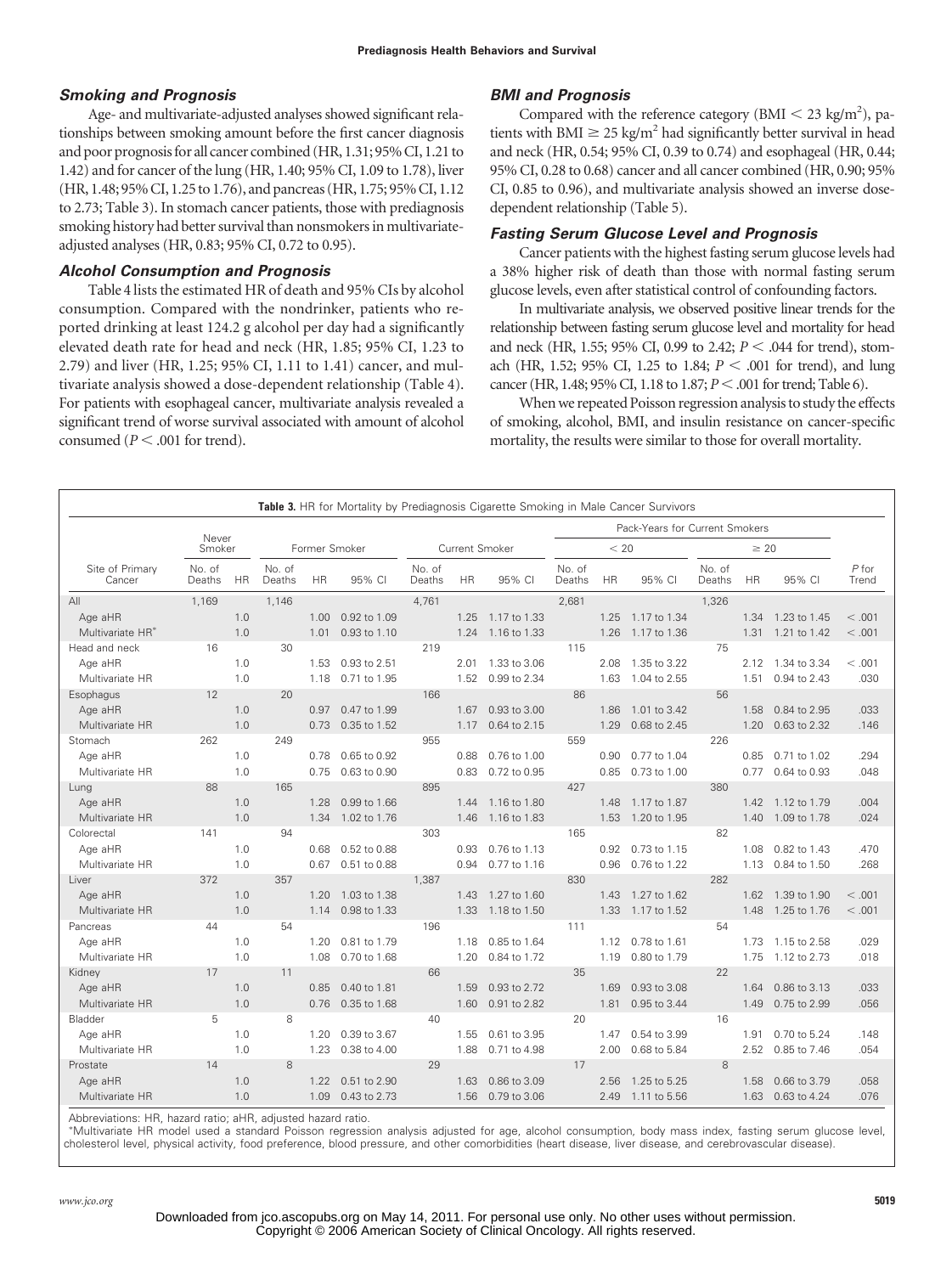#### **Park et al**

|                             |                  |            |                  |              | Table 4. Hazard Ratio for Mortality by Prediagnosis Alcohol Consumption in Male Cancer Survivors |                  |              |                              |                  |
|-----------------------------|------------------|------------|------------------|--------------|--------------------------------------------------------------------------------------------------|------------------|--------------|------------------------------|------------------|
|                             |                  |            |                  |              | Alcohol Consumption Amount, g/wk                                                                 |                  |              |                              |                  |
|                             | $\mathbf{0}$     |            |                  | $0 - 124.1$  |                                                                                                  |                  |              |                              |                  |
| Site of Primary<br>Cancer   | No. of<br>Deaths | <b>HR</b>  | No. of<br>Deaths | <b>HR</b>    | 95% CI                                                                                           | No. of<br>Deaths | <b>HR</b>    | 95% CI                       | $P$ for<br>Trend |
| All                         | 1,310            |            | 2,752            |              |                                                                                                  | 2,957            |              |                              |                  |
| Age aHR<br>Multivariate HR* |                  | 1.0<br>1.0 |                  | 0.94<br>0.94 | 0.88 to 1.00<br>0.88 to 1.01                                                                     |                  | 1.05<br>1.02 | 0.98 to 1.12<br>0.95 to 1.09 | .014<br>.146     |
| Head and neck               | 22               |            | 83               |              |                                                                                                  | 151              |              |                              |                  |
| Age aHR                     |                  | 1.0        |                  | 1.30         | 0.87 to 1.95                                                                                     |                  | 2.04         | 1.39 to 3.01                 | < 0.001          |
| Multivariate HR             |                  | 1.0        |                  | 1.26         | 0.83 to 1.91                                                                                     |                  | 1.85         | 1.23 to 2.79                 | < 0.001          |
| Esophagus                   | 15               |            | 55               |              |                                                                                                  | 122              |              |                              |                  |
| Age aHR                     |                  | 1.0        |                  | 0.88         | 0.49 to 1.56                                                                                     |                  | 1.46         | 0.85 to 2.51                 | .006             |
| Multivariate HR             |                  | 1.0        |                  | 0.75         | 0.40 to 1.39                                                                                     |                  | 1.44         | 0.81 to 2.55                 | .003             |
| Stomach<br>Age aHR          | 232              | 1.0        | 595              | 1.03         | 0.88 to 1.19                                                                                     | 623              | 1.12         | 0.97 to 1.31                 | .073             |
| Multivariate HR             |                  | 1.0        |                  | 1.01         | 0.86 to 1.18                                                                                     |                  | 1.13         | 0.96 to 1.32                 | .058             |
| Lung                        | 194              |            | 453              |              |                                                                                                  | 488              |              |                              |                  |
| Age aHR                     |                  | 1.0        |                  | 1.00         | 0.85 to 1.19                                                                                     |                  | 1.07         | 0.90 to 1.26                 | .351             |
| Multivariate HR             |                  | 1.0        |                  | 0.99         | 0.83 to 1.18                                                                                     |                  | 0.99         | 0.83 to 1.17                 | .869             |
| Colorectal                  | 92               |            | 237              |              |                                                                                                  | 209              |              |                              |                  |
| Age aHR                     |                  | 1.0        |                  | 1.00         | 0.78 to 1.27                                                                                     |                  | 0.93         | 0.73 to 1.19                 | .489             |
| Multivariate HR             |                  | 1.0        |                  | 0.99         | 0.77 to 1.27                                                                                     |                  | 0.92         | 0.72 to 1.19                 | .467             |
| Liver                       | 501              |            | 744              |              |                                                                                                  | 862              |              |                              |                  |
| Age aHR                     |                  | 1.0        |                  | 1.21         | 1.08 to 1.35                                                                                     |                  | 1.37         | 1.23 to 1.53                 | < .001           |
| Multivariate HR             |                  | 1.0        |                  | 1.16         | 1.02 to 1.31                                                                                     |                  | 1.25         | 1.11 to 1.41                 | < .001           |
| Pancreas                    | 49               |            | 129              |              |                                                                                                  | 118              |              |                              |                  |
| Age aHR<br>Multivariate HR  |                  | 1.0<br>1.0 |                  | 0.89<br>0.98 | 0.64 to 1.24<br>0.68 to 1.40                                                                     |                  | 0.82<br>0.99 | 0.59 to 1.14<br>0.69 to 1.43 | .238<br>.993     |
| Kidney                      | 15               |            | 49               |              |                                                                                                  | 31               |              |                              |                  |
| Age aHR                     |                  | 1.0        |                  | 1.33         | 0.73 to 2.44                                                                                     |                  | 0.95         | 0.49 to 1.82                 | .552             |
| Multivariate HR             |                  | 1.0        |                  | 1.40         | 0.71 to 2.73                                                                                     |                  | 0.86         | 0.42 to 1.76                 | .282             |
| Bladder                     | 12               |            | 23               |              |                                                                                                  | 17               |              |                              |                  |
| Age aHR                     |                  | 1.0        |                  | 0.75         | 0.37 to 1.53                                                                                     |                  | 0.59         | 0.28 to 1.25                 | .168             |
| Multivariate HR             |                  | 1.0        |                  | 0.57         | 0.27 to 1.22                                                                                     |                  | 0.46         | 0.20 to 1.02                 | .076             |
| Prostate                    | 11               |            | 18               |              |                                                                                                  | 24               |              |                              |                  |
| Age aHR                     |                  | 1.0        |                  | 1.18         | 0.56 to 2.50                                                                                     |                  | 1.81         | 0.88 to 3.75                 | .087             |
| Multivariate HR             |                  | 1.0        |                  | 1.31         | 0.57 to 3.03                                                                                     |                  | 1.85         | 0.79 to 4.34                 | .138             |

Abbreviations: HR, hazard ratio; aHR, adjusted hazard ratio.

 Multivariate HR model used a standard Poisson regression analysis adjusted for age, alcohol consumption, body mass index, fasting serum glucose level, cholesterol level, physical activity, food preference, blood pressure, and other comorbidities (heart disease, liver disease, and cerebrovascular disease).

## **DISCUSSION**

In this large population-based cohort study, we found that among male cancer survivors, prediagnosis smoking, alcohol consumption, obesity, and insulin resistance (all risk factors for cancer development) affected cancer prognosis.

Although smoking is clearly the most preventable cause of cancer, little is known about whether smoking adversely influences cancer patients' survival, <sup>13,22</sup> and the impact of smoking history on survival is controversial.11-13,23-25 Some studies have reported that smoking history is a negative prognostic factor in lung, pancreatic, breast, renal, bladder, and head and neck cancer,<sup>12,13,23,24</sup> whereas other studies did not find an association.<sup>11,25</sup> Cancer patients with smoking history are at risk of death from a spectrum of smoking-associated disease,<sup>12</sup> but when we adjusted for other comorbidities and repeated our analysis of the effects of smoking on cancer-specific mortality, the results were similar to those for overall mortality. This finding suggests that smoking itself has a specific role in cancer progression.

One study reported that smokers have lower cancer screening rates than nonsmokers,  $26$  so one possible explanation is that smoking behavior may be associated with avoidance of cancer screening and therefore delayed diagnosis. Another possibility is that smoking causes more aggressive tumors. Research has demonstrated clonal genetic alterations in the lung epithelium of smokers, and microsatellite instability is common in colon tumors of smokers. Similar changes might be present in the mammary epithelium and lung cancer tissue of smokers.<sup>22,23</sup>

In this study, we found an unexpected association between prediagnosis smoking and better survival in stomach cancer patients. One explanation is that the histologic subtypes of gastric cancer differ for smokers and nonsmokers; habitual male smokers are more likely to have the well-differentiated type,<sup>27</sup> and stomach cancer patients with well-differentiated histology survive longer than those with poorly differentiated histology.<sup>28</sup> Although smoking is a risk factor for stomach cancer development, our study suggests that the prognostic effect of smoking is different for stomach cancer than for other cancers.

**5020** JOURNAL OF CLINICAL ONCOLOGY Downloaded from jco.ascopubs.org on May 14, 2011. For personal use only. No other uses without permission.

Copyright © 2006 American Society of Clinical Oncology. All rights reserved.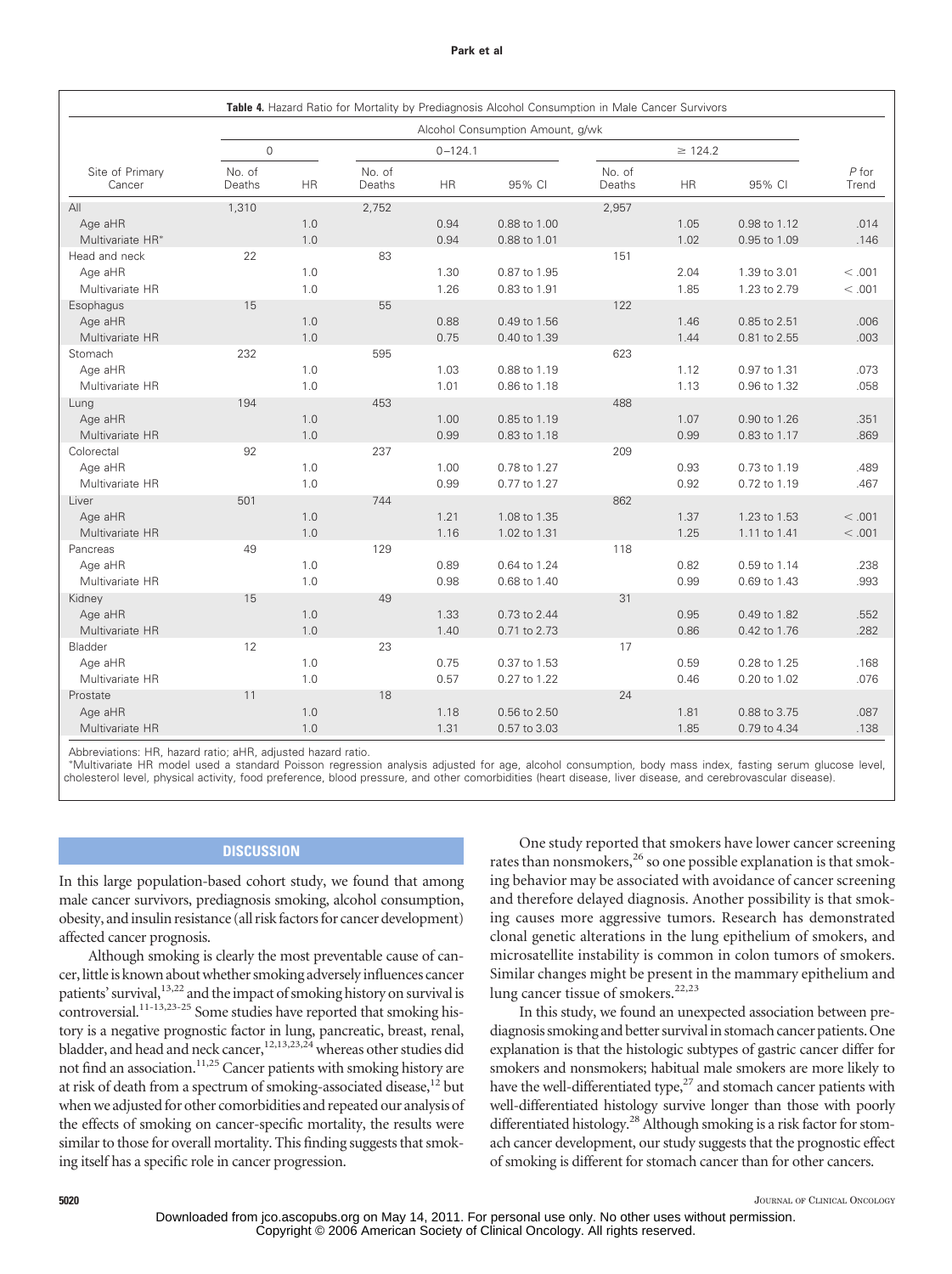|                             |                                    |            |                  |              | Table 5. Hazard Ratio for Mortality by Prediagnosis Body Mass Index in Male Cancer Survivors |                  |              |                              |                  |
|-----------------------------|------------------------------------|------------|------------------|--------------|----------------------------------------------------------------------------------------------|------------------|--------------|------------------------------|------------------|
|                             | Body Mass Index, kg/m <sup>2</sup> |            |                  |              |                                                                                              |                  |              |                              |                  |
|                             | < 23                               |            | $23 - 24.9$      |              |                                                                                              |                  |              |                              |                  |
| Site of Primary<br>Cancer   | No. of<br>Deaths                   | HR         | No. of<br>Deaths | <b>HR</b>    | 95% CI                                                                                       | No. of<br>Deaths | HR           | 95% CI                       | $P$ for<br>Trend |
| AlI                         | 3,168                              |            | 2,048            |              |                                                                                              | 2,055            |              |                              |                  |
| Age aHR<br>Multivariate HR* |                                    | 1.0<br>1.0 |                  | 0.89<br>0.90 | 0.84 to 0.94<br>0.85 to 0.96                                                                 |                  | 0.88<br>0.90 | 0.84 to 0.93<br>0.85 to 0.96 | < .001<br>< .001 |
| Head and neck               | 159                                |            | 64               |              |                                                                                              | 47               |              |                              |                  |
| Age aHR                     |                                    | 1.0        |                  | 0.81         | 0.62 to 1.04                                                                                 |                  | 0.53         | 0.40 to 0.70                 | < 0.001          |
| Multivariate HR             |                                    | 1.0        |                  | 0.90         | 0.68 to 1.18                                                                                 |                  | 0.54         | 0.39 to 0.74                 | < 0.001          |
| Esophagus                   | 122                                |            | 49               |              |                                                                                              | 29               |              |                              |                  |
| Age aHR                     |                                    | 1.0        |                  | 0.64         | 0.46 to 0.90                                                                                 |                  | 0.52         | 0.35 to 0.78                 | < .001           |
| Multivariate HR<br>Stomach  | 656                                | 1.0        | 427              | 0.74         | 0.51 to 1.07                                                                                 | 419              | 0.44         | 0.28 to 0.68                 | < .001           |
| Age aHR                     |                                    | 1.0        |                  | 0.95         | 0.82 to 1.07                                                                                 |                  | 0.99         | 0.88 to 1.12                 | .831             |
| Multivariate HR             |                                    | 1.0        |                  | 0.94         | 0.83 to 1.07                                                                                 |                  | 0.96         | 0.84 to 1.09                 | .461             |
| Lung                        | 578                                |            | 322              |              |                                                                                              | 279              |              |                              |                  |
| Age aHR                     |                                    | 1.0        |                  | 0.95         | 0.83 to 1.09                                                                                 |                  | 0.89         | 0.77 to 1.03                 | .106             |
| Multivariate HR             |                                    | 1.0        |                  | 0.96         | 0.83 to 1.11                                                                                 |                  | 0.88         | 0.76 to 1.03                 | .109             |
| Colorectal                  | 218                                |            | 155              |              |                                                                                              | 182              |              |                              |                  |
| Age aHR                     |                                    | 1.0        |                  | 0.91         | 0.74 to 1.12                                                                                 |                  | 1.01         | 0.83 to 1.24                 | .927             |
| Multivariate HR             |                                    | 1.0        |                  | 0.91         | 0.73 to 1.13                                                                                 |                  | 1.00         | 0.81 to 1.24                 | .995             |
| Liver                       | 890                                |            | 599              |              |                                                                                              | 685              |              |                              |                  |
| Age aHR<br>Multivariate HR  |                                    | 1.0<br>1.0 |                  | 0.80<br>0.83 | 0.72 to 0.89<br>0.75 to 0.93                                                                 |                  | 0.98<br>1.03 | 0.88 to 1.08<br>0.92 to 1.14 | .416<br>.867     |
| Pancreas                    | 118                                |            | 109              |              |                                                                                              | 80               |              |                              |                  |
| Age aHR                     |                                    | 1.0        |                  | 1.15         | 0.88 to 1.50                                                                                 |                  | 1.12         | 0.84 to 1.49                 | .407             |
| Multivariate HR             |                                    | 1.0        |                  | 1.14         | 0.84 to 1.54                                                                                 |                  | 1.26         | 0.90 to 1.75                 | .169             |
| Kidney                      | 34                                 |            | 27               |              |                                                                                              | 36               |              |                              |                  |
| Age aHR                     |                                    | 1.0        |                  | 0.72         | 0.43 to 1.20                                                                                 |                  | 0.87         | 0.54 to 1.40                 | .605             |
| Multivariate HR             |                                    | 1.0        |                  | 0.66         | 0.38 to 1.14                                                                                 |                  | 0.79         | 0.93 to 3.43                 | .399             |
| Bladder                     | 20                                 |            | 17               |              |                                                                                              | 16               |              |                              |                  |
| Age aHR                     |                                    | 1.0        |                  | 1.14         | 0.59 to 2.17                                                                                 |                  | 1.13         | 0.59 to 2.19                 | .694             |
| Multivariate HR             |                                    | 1.0        |                  | 1.05         | 0.53 to 2.06                                                                                 |                  | 1.29         | 0.64 to 2.60                 | .484             |
| Prostate<br>Age aHR         | 20                                 | 1.0        | 14               |              |                                                                                              | 20               |              |                              | .824             |
| Multivariate HR             |                                    | 1.0        |                  | 0.84<br>0.75 | 0.42 to 1.66<br>0.36 to 1.57                                                                 |                  | 1.08<br>0.90 | 0.58 to 2.01<br>0.44 to 1.85 | .779             |
|                             |                                    |            |                  |              |                                                                                              |                  |              |                              |                  |

Abbreviations: HR, hazard ratio; aHR, adjusted hazard ratio.

 Multivariate HR model used a standard Poisson regression analysis adjusted for age, alcohol consumption, body mass index, fasting serum glucose level, cholesterol level, physical activity, food preference, blood pressure, and other comorbidities (heart disease, liver disease, and cerebrovascular disease).

Alcohol use was significantly and independently associated with worse outcome among patients with head and neck, liver, and stomach cancers, even after adjustment for other survival predictors and comorbidities. Heavy alcohol use adversely affects survival for several types of cancer.12,13,29,30 Alcohol abuse has been linked secondarily to a poor prognosis, with the effect attributed to increased smoking or comorbidity.29 However, there remains the possibility that the effect of alcohol consumption on survival is not simply a function of smoking history or comorbidity, which we adjusted for in our study. Possible explanationswouldincludemore biologically aggressive tumors or impaired host defenses.<sup>31,32</sup> In addition, alcohol abuse increases the morbidity and mortality associated with cancer surgery.<sup>33</sup> Other factors that could lead to worse outcomes among alcohol drinkers include poorer response rates to chemotherapy, smaller radiation doses delivered, less multimodality treatment, and noncompliance.<sup>29</sup>

In this study, obesity was also significantly associated with longer survival in head and neck and esophagus cancer, and all cancer combined. Confounding risk factors for mortality, such as smoking and pre-existing medical conditions, may distort the link between BMI and cancer survival. Smoking is associated inversely with body weight,<sup>34,35</sup> and that must be considered when examining the effect of BMI on cancer survival, especially for cancers with smoking-related etiologies.<sup>34</sup> When we stratified the patients based on smoking history, the inverse association in head and neck cancer still remained in the nonsmoking group (data not shown). Although some reports show that obesity is associated with cancer recurrence and mortality in breast, colon, and prostate cancer, <sup>14,15,36</sup> it is associated with longer survival in esophageal and gastric cancer patients.<sup>18</sup> Given that breast, colorectal, or prostate cancer survivors have high long-term survival rates, obese survivors with these cancers will have a greater chance of being exposed to the effect of obesity-related comorbidities and mortality than would head and neck or esophageal cancer patients. Moreover, breast or prostate cancer patients often gain weight after diagnosis due to hormonal therapy or reduced physical activity.<sup>37,38</sup>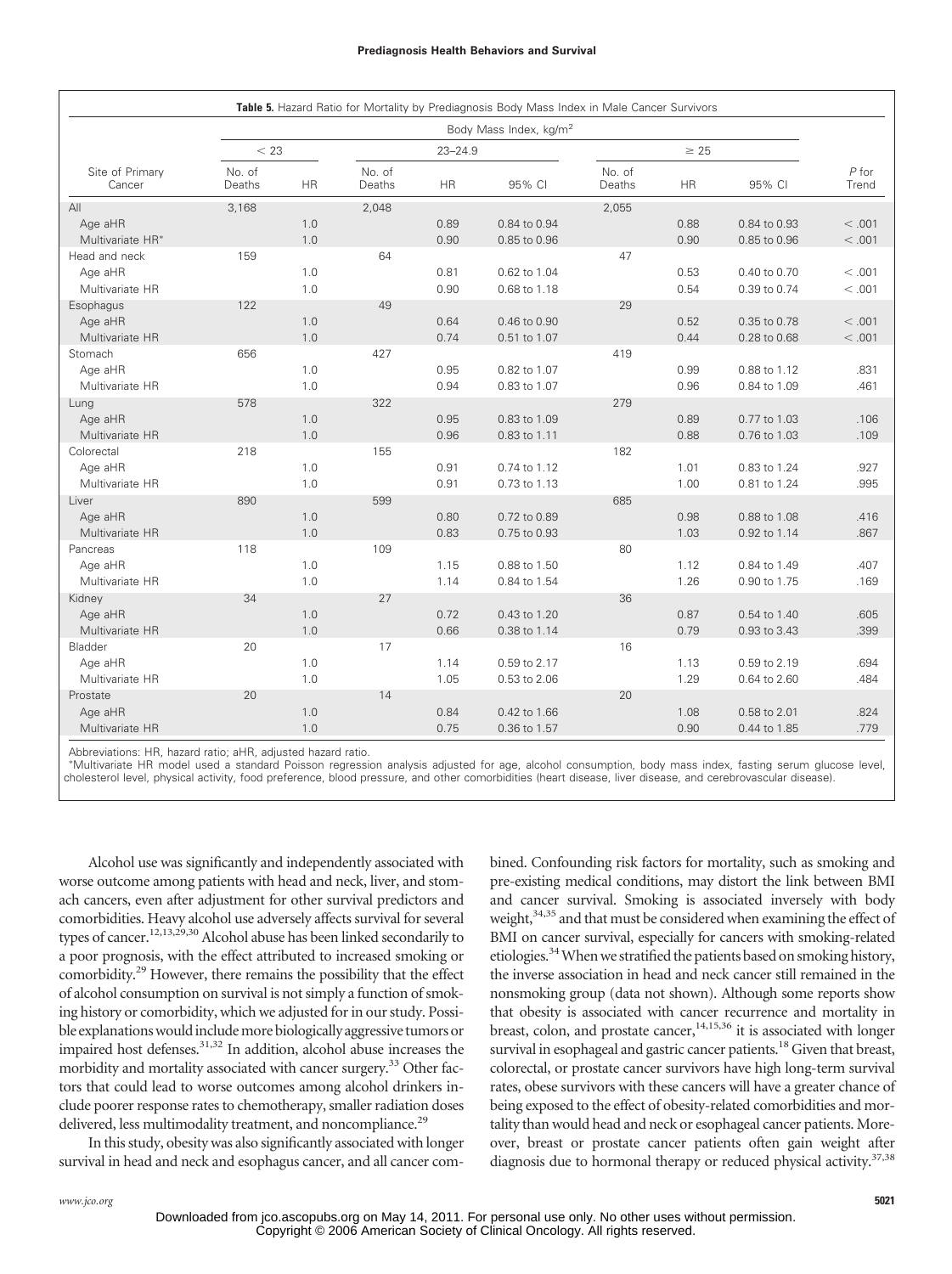#### **Park et al**

| Table 6. Hazard Ratio for Mortality by Prediagnosis Fasting Blood Glucose Level in Male Cancer Survivors |                  |            |                  |              |                                    |                  |              |                              |                  |
|----------------------------------------------------------------------------------------------------------|------------------|------------|------------------|--------------|------------------------------------|------------------|--------------|------------------------------|------------------|
|                                                                                                          |                  |            |                  |              | Fasting Serum Glucose Level, mg/dL |                  |              |                              |                  |
|                                                                                                          | $0 - 109$        |            | $110 - 125$      |              |                                    |                  |              |                              |                  |
| Site of Primary<br>Cancer                                                                                | No. of<br>Deaths | <b>HR</b>  | No. of<br>Deaths | <b>HR</b>    | 95% CI                             | No. of<br>Deaths | <b>HR</b>    | 95% CI                       | $P$ for<br>Trend |
| AlI<br>Age aHR                                                                                           | 5,882            | 1.0        | 627              | 1.08         | 0.99 to 1.17                       | 728              | 1.39         | 1.29 to 1.50                 | < .001           |
| Multivariate HR*                                                                                         |                  | 1.0        |                  | 1.09         | 1.00 to 1.19                       |                  | 1.38         | 1.27 to 1.51                 | < .001           |
| Head and neck                                                                                            | 213              |            | 25               |              |                                    | 29               |              |                              |                  |
| Age aHR                                                                                                  |                  | 1.0        |                  | 1.12         | 0.77 to 1.61                       |                  | 1.43         | 1.00 to 2.04                 | .052             |
| Multivariate HR                                                                                          |                  | 1.0        |                  | 1.19         | 0.82 to 1.72                       |                  | 1.55         | 0.99 to 2.42                 | .044             |
| Esophagus                                                                                                | 160              |            | 20               |              |                                    | 18               |              |                              |                  |
| Age aHR                                                                                                  |                  | 1.0        |                  | 1.24         | 0.77 to 1.98                       |                  | 1.26         | 0.77 to 2.05                 | .248             |
| Multivariate HR                                                                                          |                  | 1.0        |                  | 1.39         | 0.86 to 2.26                       |                  | 1.16         | 0.58 to 2.29                 | .318             |
| Stomach                                                                                                  | 1,222            |            | 127              | 1.04         | 0.86 to 1.24                       | 150              |              | 1.34 to 1.88                 | < .001           |
| Age aHR<br>Multivariate HR                                                                               |                  | 1.0<br>1.0 |                  | 1.01         | 0.83 to 1.23                       |                  | 1.59<br>1.52 | 1.25 to 1.84                 | < .001           |
| Lung                                                                                                     | 954              |            | 109              |              |                                    | 108              |              |                              |                  |
| Age aHR                                                                                                  |                  | 1.0        |                  | 1.26         | 1.04 to 1.54                       |                  | 1.29         | 1.06 to 1.58                 | .002             |
| Multivariate HR                                                                                          |                  | 1.0        |                  | 1.29         | 1.05 to 1.59                       |                  | 1.48         | 1.18 to 1.87                 | < .001           |
| Colorectal                                                                                               | 455              |            | 46               |              |                                    | 52               |              |                              |                  |
| Age aHR                                                                                                  |                  | 1.0        |                  | 0.94         | 0.69 to 1.27                       |                  | 1.23         | 0.92 to 1.64                 | .296             |
| Multivariate HR                                                                                          |                  | 1.0        |                  | 0.93         | 0.67 to 1.28                       |                  | 1.18         | 0.85 to 1.63                 | .512             |
| Liver                                                                                                    | 1,731            |            | 199              |              |                                    | 227              |              |                              |                  |
| Age aHR                                                                                                  |                  | 1.0        |                  | 1.09         | 0.95 to 1.27                       |                  | 1.03         | 0.89 to 1.18                 | .470             |
| Multivariate HR                                                                                          |                  | 1.0        |                  | 1.04         | 0.89 to 1.21                       |                  | 1.04         | 0.89 to 1.22                 | .565             |
| Pancreas                                                                                                 | 235              |            | 33               |              |                                    | 37               |              |                              |                  |
| Age aHR                                                                                                  |                  | 1.0        |                  | 0.94         | 0.65 to 1.37                       |                  | 1.07         | 0.75 to 1.51                 | .825             |
| Multivariate HR                                                                                          |                  | 1.0        |                  | 0.92         | 0.61 to 1.39                       |                  | 0.80         | 0.51 to 1.24                 | .306             |
| Kidney                                                                                                   | 74               |            | 9                |              |                                    | 14               |              |                              |                  |
| Age aHR<br>Multivariate HR                                                                               |                  | 1.0<br>1.0 |                  | 1.39<br>1.43 | 0.70 to 2.79<br>0.70 to 2.93       |                  | 2.18<br>1.63 | 1.23 to 3.87<br>0.81 to 3.28 | .007<br>.125     |
| Bladder                                                                                                  | 44               |            | 3                |              |                                    | 6                |              |                              |                  |
| Age aHR                                                                                                  |                  | 1.0        |                  | 0.57         | 0.18 to 1.85                       |                  | 1.02         | 0.43 to 2.41                 | .781             |
| Multivariate HR                                                                                          |                  | 1.0        |                  | 0.65         | 0.20 to 2.17                       |                  | 1.28         | 0.48 to 3.42                 | .835             |
| Prostate                                                                                                 | 47               |            | $\overline{2}$   |              |                                    | 5                |              |                              |                  |
| Age aHR                                                                                                  |                  | 1.0        |                  | 0.37         | 0.09 to 1.53                       |                  | 1.27         | 0.50 to 3.21                 | .857             |
| Multivariate HR                                                                                          |                  | 1.0        |                  | 0.32         | 0.75 to 1.39                       |                  | 1.81         | 0.61 to 5.40                 | .937             |

Abbreviations: HR, hazard ratio; aHR, adjusted hazard ratio.

 Multivariate HR model used a standard Poisson regression analysis adjusted for age, alcohol consumption, body mass index, fasting serum glucose level, cholesterol level, physical activity, food preference, blood pressure, and other comorbidities (heart disease, liver disease, and cerebrovascular disease).

Head and neck and esophageal cancer patients, however, frequently report dysphagia and rapid weight loss. Prediagnosis BMI was one of the nutritional status markers in cancer patients, and perhaps those who were heavier before were better able to withstand treatment in several cancers.<sup>39,40</sup>

It is possible that the patients had been suffering from cancer before the baseline examination and that low BMI was the result of cachexia caused by head and neck or esophageal cancer. However, our finding that the mean duration between baseline data collection and cancer development was more than 3.5 years weighs against such causality. The other possibility is that those with higher BMI might have less aggressive cancer. In esophageal cancer, obesity is a risk factor for adenocarcinoma.<sup>6,7</sup> When we included histology type in multivariate analysis, esophageal cancer patients with adenocarcinoma had significantly better survival (HR, 0.09; 95% CI, 0.01 to 0.73) than those with other histologic types. Although the relationship between histology and survival is controversial,  $41,42$  these findings suggest that obesity might be associated with less aggressive esophageal cancer. In head and neck cancer, multivariate analysis did not show a significant survival difference according to histologic type. Little is known about the relationship between BMI and cancer histology or aggressiveness in head and neck cancer, and more research is needed to clarify the relationships. Our findings, however, suggest that low BMI patients with head and neck or esophageal cancer may achieve better and longer survival if given more thorough nutritional and medical support.

We found significant dose-dependent relationships between fasting serum glucose levels and risk of death in patients with head and neck, stomach, lung, or all cancer combined. In selected studies in Western populations, a history of diabetes has been associated with inferior long-term survival among patients with pancreatic, hepatocellular, colorectal, or breast cancer.<sup>16</sup> Another study demonstrated that a higher insulin-like growth factor-I (IGF-I) level is an independent negative predictor of prognosis in patients with renal cell carcinoma.43 In many studies, however, diabetes status was based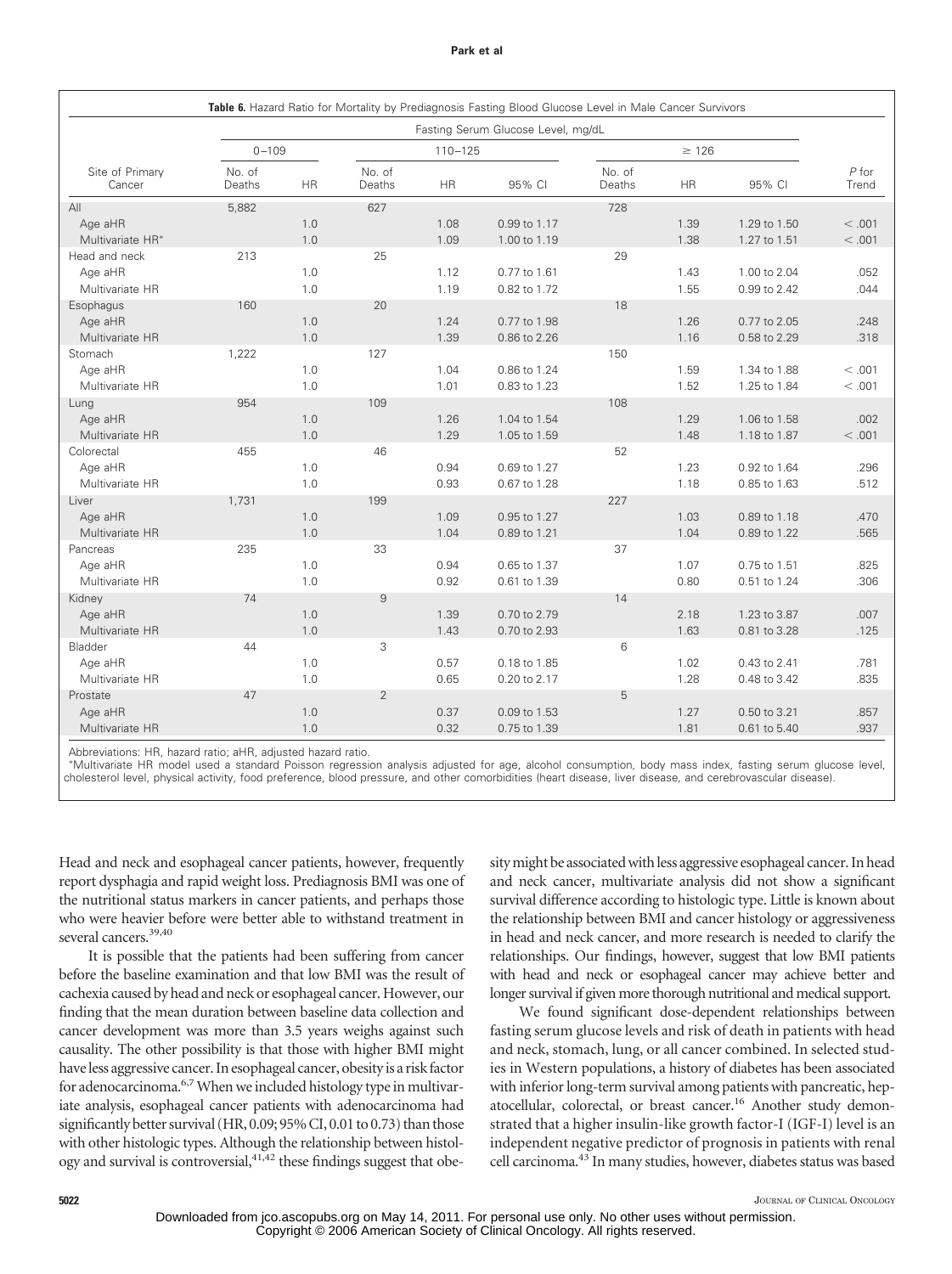exclusively on past medical history, and thus there was a chance of misclassification. Moreover, most studies did not consider other important survival predictors, such as BMI, exercise, cholesterol, alcohol consumption, and comorbidities. In the NHICS, we found that the increased cancer mortality associated with high serum glucose was unchanged when adjusted for other risk factors.

Concurrent adverse health conditions or comorbidities increase overall mortality among cancer patients.<sup>16,44</sup> Thus, diabetes or insulin intolerance may influence prognosis negatively because the associated comorbidities increase the risk of deaths not related to cancer. When we confined the analysis to cancer-related deaths, however, the relationship between fasting serum glucose levels and cancer-related mortality did not change. These findings suggest a specific role for insulin resistance on cancer progression. Previous studies in breast, prostate, and colorectal cancers demonstrate that insulin resistance can influence outcome through systemic consequences of hyperinsulinemia.<sup>8-10</sup> Insulin receptors are overexpressed in those cancer tissues, so high insulin levels could promote the selective growth advantage of cancer cells.<sup>8-10</sup> In lung and stomach cancer, the potential role of insulin resistance on survival has not been explored directly. To our knowledge, this is the first study to demonstrate positive linear trends in mortality with increasing prediagnosis fasting serum glucose levels for stomach and lung cancers. In some studies, high plasma levels of IGF-I are associated with a 2.75-fold increased risk of lung cancer, and IGF-I has also been shown to be an important regulator of angiogenesis in lung cancer.<sup>45,46</sup> In light of these previous findings, we assume that prediagnosis insulin resistance is an independent survival predictor in stomach and lung cancer patients.

In addition, when we analyzed the effect of prediagnosis blood pressure on overall cancer mortality, hypertension was significantly associated with poor prognosis in stomach, lung, and colorectal cancer (data not shown). In the current study, however, we focused on the impact of well-known cancer risk factors on cancer prognosis. Although hypertension may be a risk factor for kidney and other cancers,47,48 its role remains unclear.We therefore just used hypertension as a confounding factor in multivariate analysis.

Our study shows that prediagnosis smoking, alcohol and insulin resistance, which are well-known risk factors for cancer development, also appear to affect cancer outcome. This suggests that patient survival could be improved by discontinuing smoking and drinking, and by reducing insulin resistance, and patients with these risk factors could be identified in clinics. Moreover, our findings suggest that groups at high risk of cancer need to be educated continually to improve their health behaviors—not only to prevent cancer, but also to improve prognosis.

Our study had several limitations. First, our sample might not represent the general population because the patients held stable, secure jobs, and also because approximately 10% of cancer patients are not in the registry in Korea.<sup>21</sup> Second, information about the treatment and extent (stage, lymph node involvement) of the disease was lacking, as was the status of hepatitis B virus infection. If these risk factors affected disease progression or prognosis, they would have had a confounding effect. Third, only 5.8% of the deaths were not related to cancer, which is lower than the rates reported in other studies  $(19.4\%$  to  $22.8\%).$ <sup>14,31,43</sup> The low rate might have been due to some feature of our cohort, such as younger age (mean age, 50.8 years) than other cancer cohorts.Themean duration offollow-up alsowas shorter for our cohort  $(3.03 \text{ years})$ .<sup>14,31,43</sup> Continued monitoring will be required to document whether the findings change over the long term.

In conclusion, this investigation adds to the evidence that risk factors for cancer (smoking, alcohol drinking, BMI, and insulin resistance) also affect cancer prognosis.

#### **REFERENCES**

**1.** Yun YH, Jung KW, Bae JM, et al: Cigarette smoking and cancer incidence risk in adult men: National Health Insurance Corporation Study. Cancer Detect Prev 29:15-24, 2005

**2.** Yun YH, Lim MK, Jung KW, et al: Relative and absolute risks of cigarette smoking on major histologic types of lung cancer in Korean men. Cancer Epidemiol Biomarkers Prev 14:2125-2130, 2005

**3.** Thun MJ, Peto R, Lopez AD, et al: Alcohol consumption and mortality among middle-aged and elderly U.S. adults. N Engl J Med 337:1705-1714, 1997

**4.** Samanic C, Gridley G, Chow WH, et al: Obesity and cancer risk among white and black United States veterans. Cancer Causes Control 15:35-43, 2004

**5.** Kuriyama S, Tsubono Y, Hozawa A, et al: Obesity and risk of cancer in Japan. Int J Cancer 113:148-157, 2005

**6.** International Agency for Research on Cancer: Handbooks of Cancer Prevention. Vol 6: Weight Control and Physical Activity. Lyons, France, International Agency for Research on Cancer, 2002

**7.** Oh SW, Yoon YS, Shin SA: Effects of excess weight on cancer incidences depending on cancer sites and histologic findings among men: Korea National Health Insurance Corporation Study. J Clin Oncol 23:4742-4754, 2005

**8.** Jee SH, Ohrr H, Sull JW, et al: Fasting serum glucose level and cancer risk in Korean men and women. JAMA 293:194-202, 2005

**9.** Dawson SI: Long-term risk of malignant neoplasm associated with gestational glucose intolerance. Cancer 100:149-155, 2004

**10.** Hsing AW, Gao YT, Chua S Jr, et al: Insulin resistance and prostate cancer risk. J Natl Cancer Inst 95:67-71, 2003

**11.** Kawai H, Tada A, Kawahara M, et al: The Japan National Hospital Study Group for Lung Cancer: Smoking history before surgery and prognosis in patients with stage IA non-small-cell lung cancer— A multicenter study. Lung Cancer 49:63-70, 2005

**12.** Dikshit RP, Boffetta P, Bouchardy C, et al: Lifestyle habits as prognostic factors in survival of laryngeal and hypopharyngeal cancer: A multicentric European study. Int J Cancer 117:992-995, 2005

**13.** Yu GP, Ostroff JS, Zhang ZF, et al: Smoking history and cancer patient survival: A hospital cancer registry study. Cancer Detect Prev 21:497-509, 1997

**14.** Whiteman MK, Hillis SD, Curtis KM, et al: Body mass and mortality after breast cancer diagnosis. Cancer Epidemiol Biomarkers Prev 14:2009-2014, 2005

**15.** Meyerhardt JA, Catalano PJ, Haller DG, et al: Influence of body mass index on outcomes and treatment-related toxicity in patients with colon carcinoma. Cancer 98:484-495, 2003

**16.** Jeffrey A, Meyerhardt JA, Catalano PJ, et al: Impact of diabetes mellitus on outcomes in patients with colon cancer. J Clin Oncol 21:433-440, 2003

**17.** Goodwin PJ, Ennis M, Pritchard KI, et al: Fasting insulin and outcome in early-stage breast cancer: Results of a prospective cohort study. J Clin Oncol 20:42-51, 2002

**18.** Trivers KF, De Roos AJ, Gammon MD, et al: Demographic and lifestyle predictors of survival in patients with esophageal or gastric cancers. Clin Gastroenterol Hepatol 3:225-230, 2005

**19.** World Health Organization.Definition, Diagnosis and Classification of Diabetes Mellitus and its Complications: Report of a WHO Consultation. Part 1: Diagnosis and Classification of Diabetes Mellitus. Geneva, Switzerland, World Health Organization, 1999

**20.** WHO Western Pacific Region, International Association for the Study of Obesity, and International Obesity Taskforce: The Asian-Pacific Perspective: Redefining Obesity and Its Treatment. Geneva, Switzerland, WHO Western Pacific Region, 2000

**21.** Ministry of Health and Welfare, Korea: Annual report of Korea Central Cancer Registry Program, January–December 2000. Seoul, Korea, Ministry of Health and Welfare, 2002

**22.** Pytynia KB, Grant JR, Etzel CJ, et al: Matchedpair analysis of survival of never smokers and ever smokers with squamous cell carcinoma of the head and neck. J Clin Oncol 22:3981-3988, 2004

**23.** Fentiman IS, Allen DS, Hamed H: Smoking and prognosis in women with breast cancer. Int J Clin Pract 59:1051-1054, 2005

**24.** Fujisawa T, Iizasa T, Saitoh Y, et al: Smoking before surgery predicts poor long-term survival in